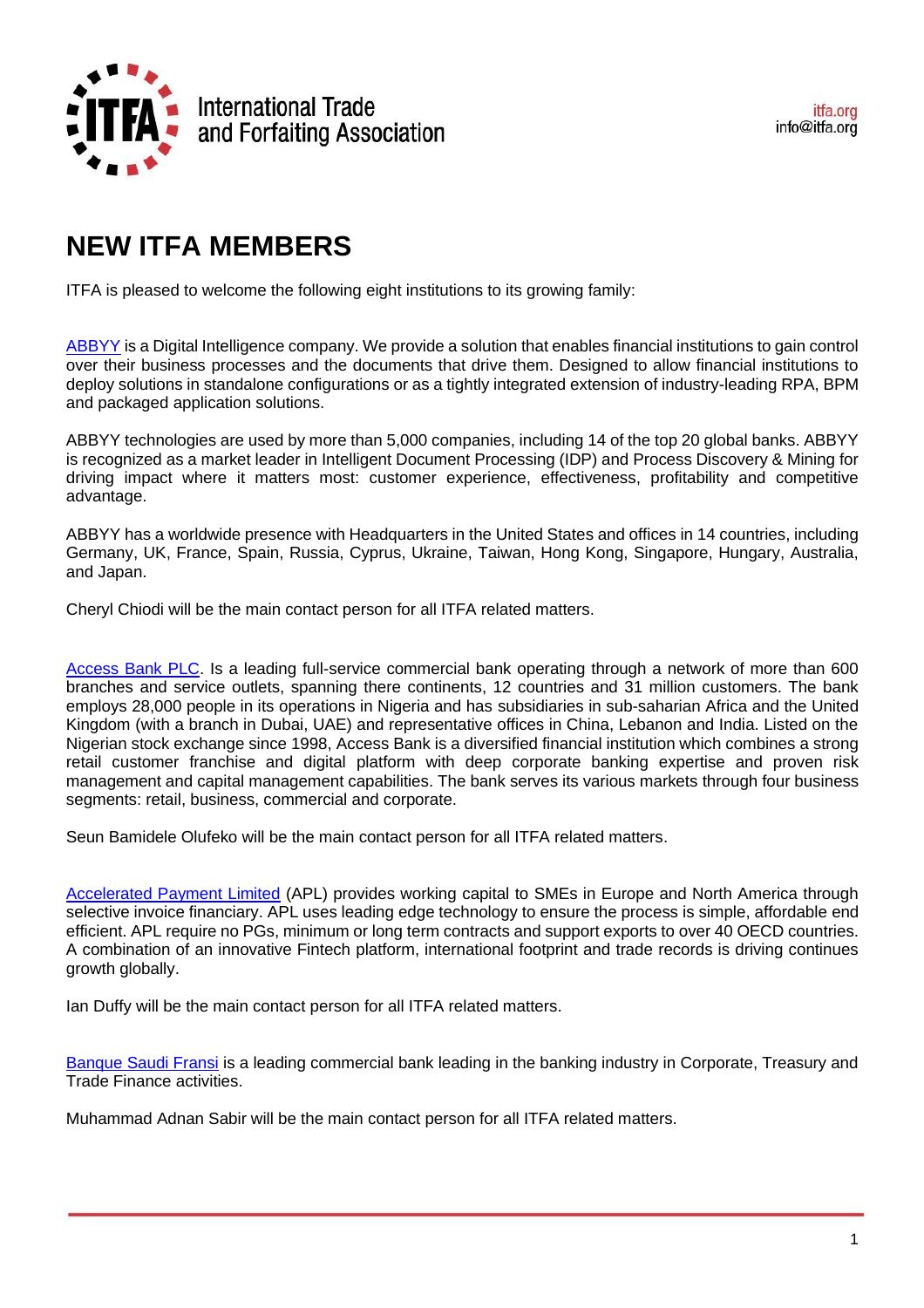

[CARGOES Finance By DP World](https://cargoes.com/finance) provides importers, exporters and logistics companies around the globe with access to financing for receivables and payables.

Cargo owners form the backbone of global trade and lack of access to capital hinders the growth of these entities. Providing financing to these companies has a multiplier effect on trade, income and employment generation.

DP World seeks to address this working capital need through CARGOES Finance that provides access to a wide range of financing solutions from premier financial institutions.

CARGOES Finance aims to provide access to:

Trade Finance: A variety of pre & post shipment financing options for your imports & exports Logistics Finance: Receivables and payables financing facilities for sales and purchase of logistics services Inventory Finance: Leverage your inventory as collateral and finance your business based on the value of your stock in the warehouse

DP World Financial Services Limited, are a company registered in the Dubai International Financial Centre ("DIFC") and regulated by the Dubai Financial Services Authority ("DFSA") for "arranging credit and advising on credit" in and from the DIFC (with Reference Number F006541). DP World Financial Services Limited is a subsidiary of DP World. DP world has developed CARGOES Finance Platform which facilitates lender-borrower interactions for arranging credit.

Veli Sinan Ozcan will be the main contact person for all ITFA related matters.

[Pemberton](pembertonam.com) is a leading European private credit manager transforming traditional credit markets, with one of Europe's largest office networks and investment teams. Supported by an equity backing from Legal & General, one of Europe's Top 3 insurers, Pemberton is a leading private debt manager investing in non-investment grade debt on behalf of institutional investors globally. The withdrawal of bank financing in Europe continues to create opportunities for direct lenders like Pemberton to step in and provide financing that helps the region's leading businesses grow. Through its network of 8 offices across Europe, in London, Luxembourg, Frankfurt, Paris, Milan, Amsterdam, Copenhagen and Madrid, and its 100+1 professionals dedicated to private markets, Pemberton provides borrowers flexible financing solutions using capital raised through four clearly delineated investment strategies. Pemberton aims to provide financing for companies across their capital structures from short term working capital solutions through longer tenor, senior debt, first lien, second lien, unitranche and preferred debt. The Supply Chain Finance Strategy focuses on the short term capital requirements of corporates.

Includes consultants, contractors and advisors, as at March 2021.

Jean Tournaire will be the main contact person for all ITFA related matters.

[Ta3meed](https://ta3meed.com/en/) unlocks working capital and optimizes liquidity for small and medium-sized companies leveraging peer-to-peer financing from leading private and institutional investors looking for superior returns.

Ta3meed helps companies to get paid early and generate additional cash flow by financing their purchase orders (POs) with the first and only crowd-lending PO financing platform.

## Key Market Inefficiencies:

Ta3meed platform, which means purchase order in Arabic is addressing two key challenges in the marketplace: